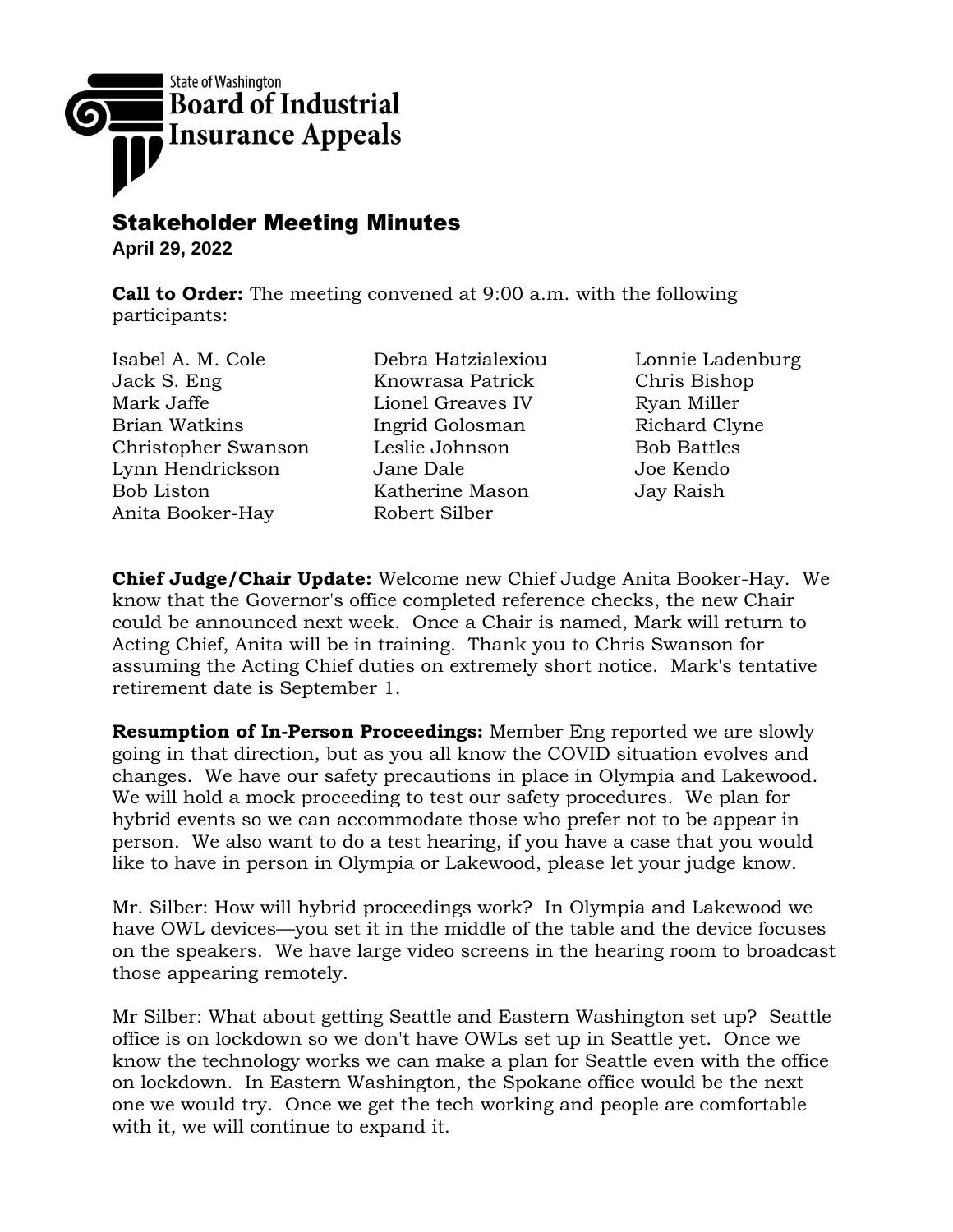Mr. Bishop, Mr. Greaves, and Ms. Golosman, Ms. Mason, and Ms. Johnson offered to help test the new tech. Lynn volunteered the Everett office.

Chair Jaffe: Don't forget current guidelines are that people have to be masked. But we get new guidelines every month. We would love to open the Seattle office; if it wasn't for the lockdown it would be included.

**PDO Timelag:** AC Hendrickson shared:

| Report 239 with Data/filters | <b>Total PDOs</b> | <b>Average Time Lag</b> |
|------------------------------|-------------------|-------------------------|
| All PDO <sub>S</sub>         | 2257              | 35.19 days              |
| Firm appeals w/o RPDM        | 29                | 40.24 days              |
| WISHA appeals w/o RPDM       | 83                | 42.77 days              |
| PDOS w/o WISHA/firm or RPDM  | 2062              | 38.43 days              |

PDO Time Lag - Analysis 1/1/2021-3/31/2022

We just instituted a new code for PDOs dismissed for failure to appear so we will be able to pull those from the total from now on. As we go forward from March 7 we will be better able to analyze and share the timelag for a contested PDO. After Mark is back to Acting Chief, we are going to look at a number of factors, for example certain regions, case assignments, and consolidated cases, to give you more accurate information so you can share PDO expectations with your clients. We will share some data in advance of our next meeting.

**Notice of Assignment of Judge:** AC Booker-Hay reported the hearing judge is always included in the first mediation notice. You receive notice if we change judges for proceedings or for writing PDO. The tricky bit is if an attorney is not retained in mediation or if the case skips mediation. We are working on a process improvement to notify attorneys who are retained after the first mediation event. In the meantime, please call us so we can tell you who the judge is.

**Rulemaking:** Chief Legal Officer Watkins shared the rulemaking link on our website. The proposals are to strengthen mediation/CRSA conference confidentiality; add video hearings; and remove "structured" from Claim Resolution Settlement Agreements. We haven't proposed rules on the WISHA discrimination law; we are waiting for the Department to propose rules. We expect to file proposed rules on May 18. A week or two later it will be published, and at that time we will email stakeholders for a formal commenting period.

**Significant Decisions:** Chief Legal Officer Watkins shared a link to the 2021 Significant Decisions.